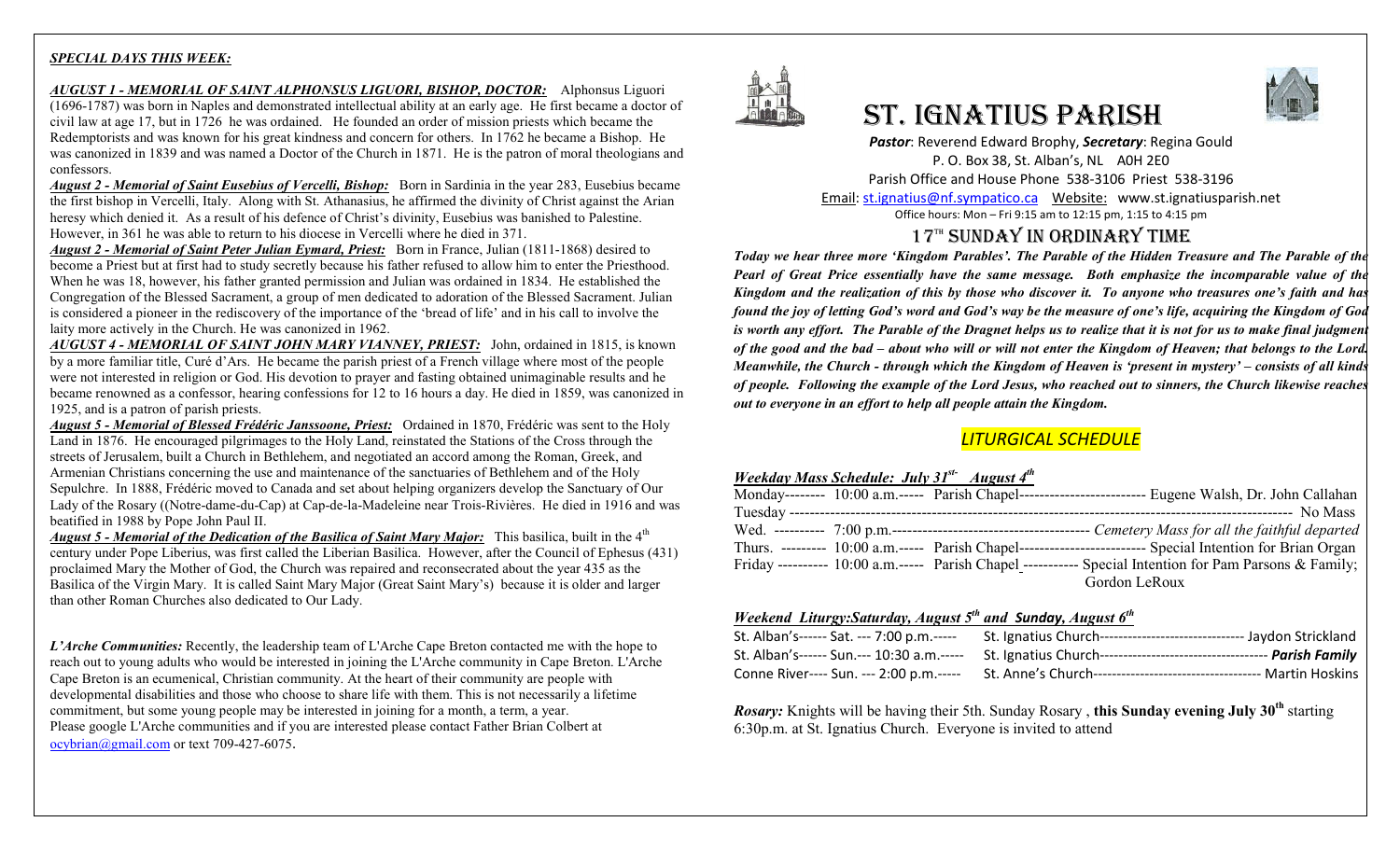*JULY 31 - MEMORIAL OF SAINT IGNATIUS OF LOYOLA, PRIEST:* Ignatius Loyola was born in 1491 and at the age of 30, during a long convalescent period, he read about the life of Christ as well as the lives of many saints, and found himself inflamed with the desire to serve Jesus. He earned a master's degree from the University of Paris and eventually gathered together a group of students, including Francis Xavier, with whom he shared his eagerness for wholehearted service of Jesus. They formed the Society of Jesus (the Jesuits) and, while his companions were sent on missions, Ignatius spent the rest of his life directing the rapidly growing order, writing its constitutions, and refining the Spiritual Exercises which resulted from his mystical experiences and illuminations experienced during life. He died in 1556, was canonized in 1622, and is a universal patron of retreats and soldiers.

**Grace before meals:** *"Bless us, O Lord, and these your gifts which we are about to receive from your goodness. Through Christ our Lord. Amen.*

# *Prayer for Health*

 $\overline{\phantom{a}}$ 

O Sacred Heart of Jesus, I come to ask you for the gift of restored health, that I may serve you more faithfully and love you more sincerely than in the past. I want to be well and strong if it is your will and rebound to your glory. If, in your divine wisdom I am to be restored to health and strength, I will strive to show my gratitude by a constant and faithful service rendered to you.

*Bus Lane*: During the school week, from Monday to Fridays, people are asked not to drive along in front of the school. In other words, that lane is reserved for buses and for students and teachers to walk safely to and from the school. All cars are asked to use ONLY the main church parking lot for vehicular traffic.

*Baptism Registration Form:* This form can now be downloaded from the parish website at [www.stignatius.net](http://www.stignatius.net/) Just click on SACRAMENTS and select BAPTISM. You can also call – 538-3106 or email [st.ignatius@nf.sympatico.ca](mailto:st.ignatius@nf.sympatico.ca) the parish office to have a registration form emailed to you. *Please contact the parish office during the months of pregnancy (if possible) to arrange for Baptism Preparation.* Baptisms are celebrated upon request after Baptism Preparation has been completed.

*Weddings:* Please allow at least 6 months notice before the date of the wedding. A Marriage Preparation Course is a requirement. Please contact the parish office for more information.

*STIPENDS: (as recommended by the Diocese) FUNERAL: \$200.00 WEDDING: \$200.00 BAPTISMS:\$25.00*

#### *Consecration of Canada to the Immaculate Heart of the Blessed Virgin Mary*

On the occasion of the 150<sup>th</sup> Anniversary of Confederation, the Catholic Bishops of Canada have been invited to consecrate Canada to the Immaculate Heart of the Blessed Virgin Mary. Each Bishop is invited to consecrate his individual diocese or eparchy on 1 July, 2017, or at another date thereabouts that might better suit the local pastoral situation. Similarly Bishop Daniels has chosen to invite pastors to consecrate their specific parish/parishes and mission(s) as part of the celebrations marking the anniversary of Confederation. Given the challenges we face today for a new evangelization, the Act of Consecration is an important opportunity for the Church's mission in Canada.

Later this year, during the CCCB Plenary Assembly in September 2017, all the Bishops of Canada will be invited to participate jointly in the consecration of the country to the Blessed Mother at a celebration of the Holy Eucharist.

# *Prayer for the Consecration of Canada to the Immaculate Heart of the Blessed Virgin Mary on 1 July 2017*

Blessed Virgin Mary, Mother of God and Mother of the Church, when the first Christian believers came to these shores, they planted a Cross made of the fresh timber of the New World as a sign of their faith in your Son and the power of his Resurrection, placing their lives under your maternal protection and venerating you as the Immaculate Conception. You show us how to live a life free from sin in Christ Jesus and, by our baptism, we hope to share fully with you in the *freedom of the glory of the children of God.* You have accompanied us on our path through history, in times of peace, conflict, and reconciliation, and as we arrived at a greater sense of unity and nationhood. With full confidence we come before you today giving thanks to God on the 150th anniversary of the Canadian Confederation. Gathered in the communion of the Father, Son, and Holy Spirit, we place ourselves completely in the sanctuary of your Heart and commit the past, the present and the future of Canada to your maternal care. For this reason, I, N., Arch/Bishop/Metropolitan/Eparch of N., commend to your Immaculate Heart the portion of the People of God entrusted to me. Together with the other Archbishops, Metropolitans, Bishops and Eparches of Canada, I also consecrate the people of our country to your maternal Heart which teaches us to trust in God's loving plan. Immaculate Mother of God, we find ourselves at a crossroads in our history; we are grateful for advances in science and new discoveries, yet we know the human heart is tempted by selfish interests and false ideas about the human person and freedom. Help us, as Catholics, to live in peace with all people of good will and to dialogue with respect and friendship. Loving Mother of Our Lord, help us to uphold religious freedom in Canada, and the natural rights of parents and families;

> *inspire us to protect the unborn, to help the poor, the marginalized, and to give support to the infirm and elderly. Weighed down at times by our concerns, but hopeful for the future, we turn to you, the new Eve, Mother of all the living, for help and for strength. Your Son is the beginning of God's New Creation and you are his Masterpiece: intercede for our Churches, for all our people, especially the Indigenous Peoples, the first stewards of this land of Canada, and all who come here to live, take refuge, or visit.*

May the Cross of your Son, planted on Canadian soil and in Canadian hearts, be known as the Tree of Life, whose fruit is visible and available to all in the garden of this world. Mary our Mother, we place our country Canada in the sanctuary of your Holy Heart for we know that there we will find Jesus, who lives and reigns with the Father in the unity of the Holy Spirit, one God, forever and ever. *Amen.*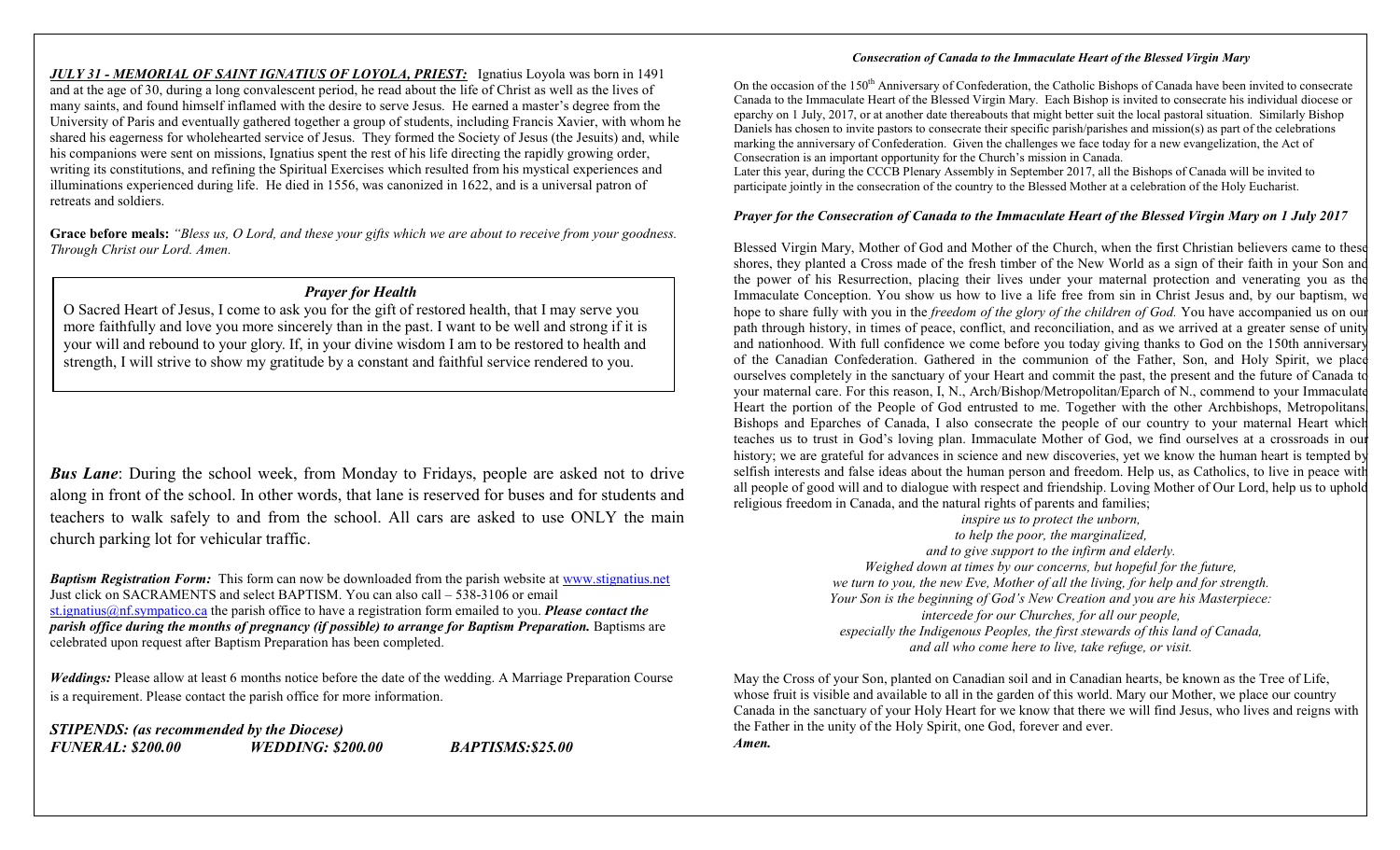*The Bread of Heaven:* On the night he was baptized, the Lord Jesus took bread, and when he had given thanks, he broke it and gave it to his disciples and said: "Take, Eat. This is my Body." He took the cup, gave thanks and said: "Take. Drink. This is my Blood." Since Christ himself has declared the bread to be his body, who can have any further doubt? Since he himself has said quite categorically, "This is my blood, who would dare to question it and say that it is not his blood?"

Therefore, it is with complete assurance that we receive the bread and wine as the body and blood of Christ. His body is given to us under the symbol of bread, and his blood is given to us under the symbol of wine, in order to make us one with him. Do not, then, regard the Eucharistic elements as ordinary bread and wine. They are, in fact, the body and blood of the Lord, as he himself declared. Whatever your senses may tell you, be strong in faith. *From: Jerusalem Catcheses*

### *A PRAYER TO THE HOLY SPIRIT*

I am going to show you the secret of sanctity and happiness. Every day, for five minutes, close your eyes to the things of this world, and close your ears to the noises around you. Then, in sanctuary of your baptized spirit, say to him:

> *"O Holy Spirit, Beloved of my Soul, I adore you. Enlighten me. Guide me. Console me. Give me Your orders. Tell me what i must do. I promise To submit myself to all that you desire of me. I accept whatever you permit to happen to me. Let me only know your will. "*

If you do this, your life will flow along serenely, happily, joyfully. You will be given all the graces necessary, and you will arrive at the Gates of Heaven filled with merit. Cardinal Mercier

#### *PRAYER TO ST. ANNE*

Remember, O glorious and Good Saint Anne, that never was it known that anyone who fled to thy protection, implored thy help and sought thy intersession, was left unaided. Inspired by this confidence, behold, I cast myself at thy feet, nd beseech thee, by thy great prerogative of being the Mother of the Queen of Heaven and the Grandmother of Jesus, come to my aid with thy powerful intercession, and obtain from Almighty God through the ever Blessed Virgin May, this special favor which I beg of thee.......Cease not to intercede for me until, through Divine Mercy, my request may be granted. Above all, obtain for me the grace one day to behold my God face to face and with thee and Mary and all the Saints praise and bless Him through all eternity. Amen.

#### **A CANDLE**

A candle is but a simple thing, It starts with just a bit of string. Yet dipped and dipped with a patient hand, It gathers wax upon it's strand, Until it's complete in colors and white At last it gives a Lovely Light.

Life is so like that bit of string, Each deed we do a simple thing, Yet day by day if on life's strand We work with patient heart and hand It gathers joy and makes dark times bright, Giving at last a Lovely Light.

### **A Prayer Against Disease**

Lord, Your scripture says that you heal all diseases and whoever believes in You will not perish but have an everlasting life.

Strengthen me, Lord, in this time of illness. Sustain him as he lays sick in his bed. When You were on Earth, you did all things good and healed all kinds of sickness.

You healed those who had diseases. You died and rose for our sins and that we may have eternal life, Lord. I believe in my heart that You are here with us today and that with Your most holy power will remove all sicknesses and evils that roam the earth. Let it be done in Your glory, Lord.

We praise and glorify Your name, Amen.

*This is a prayer for those who would like to say the Angelus:*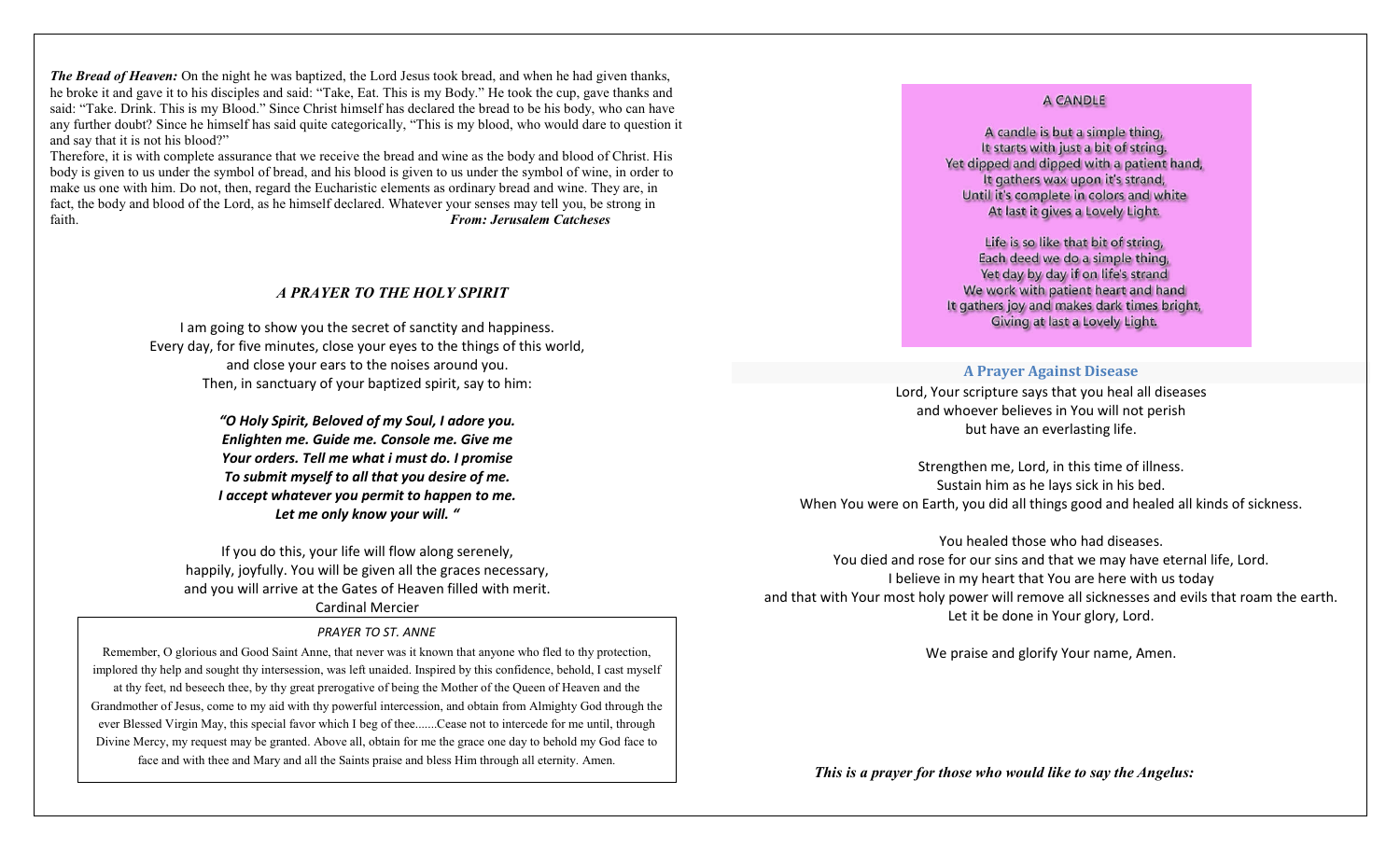*Prayer:* The Angel of the Lord appeared unto Mary *Response:* And she conceived of the Holy Spirit *Recite the Hail Mary Prayer:* Behold the handmaid of the Lord *Response:* Be it done unto me according to your word *Recite the Hail Mary Prayer:* And the Word was made flesh *Response:* And dwelt among us *Recite the Hail Mary Prayer:* Pray for us, O Holy Mother of God *Response:* That we may be made worthy of the promises of Christ *Let us Pray Pour forth, we beseech you, O Lord, your grace into our hearts, that we to whom the incarnation of your Son was made known through the message of an angel, may, by His passion and cross be brought to the glory of his Resurrection. Through the same Christ our Lord. Amen.* 

Philomena Chafe Memorial Pilgrimage for 2017, with visits to Ste. Anne de Beaupre, Cape de la Madeleine, Father Frederick's Tomb and St. Joseph's Oratory. St. John's to and from Montreal via Air Canada, August  $3^{rd}$  -  $10^{th}$ , 2017.

> Interested parties please write to: Philomena Chafe Memorial Pilgrimage P.O. Box 864, Sta. C St. John's, NL A1C 5L7

Or Phone Frank Chafe (709) 579-7924 or Maureen Wyatt (709) 579-6130

 *Baptism Registration Form:* This form can now be downloaded from the parish website at [www.stignatius.net](http://www.stignatius.net/) Just click on SACRAMENTS and select BAPTISM. You can also call – 538-3106 or email [st.ignatius@nf.sympatico.ca](mailto:st.ignatius@nf.sympatico.ca) the parish office to have a registration form emailed to you. *Please contact the parish office during the months of pregnancy (if possible) to arrange for Baptism Preparation.* Baptisms are celebrated upon request after Baptism Preparation has been completed. *Weddings:* Please allow at least 6 months notice before the date of the wedding. A Marriage Preparation Course

is a requirement. Please contact the parish office for more information.

# *STIPENDS: (as recommended by the Diocese)*

*FUNERAL: \$200.00 WEDDING: \$200.00 BAPTISMS:\$25.00*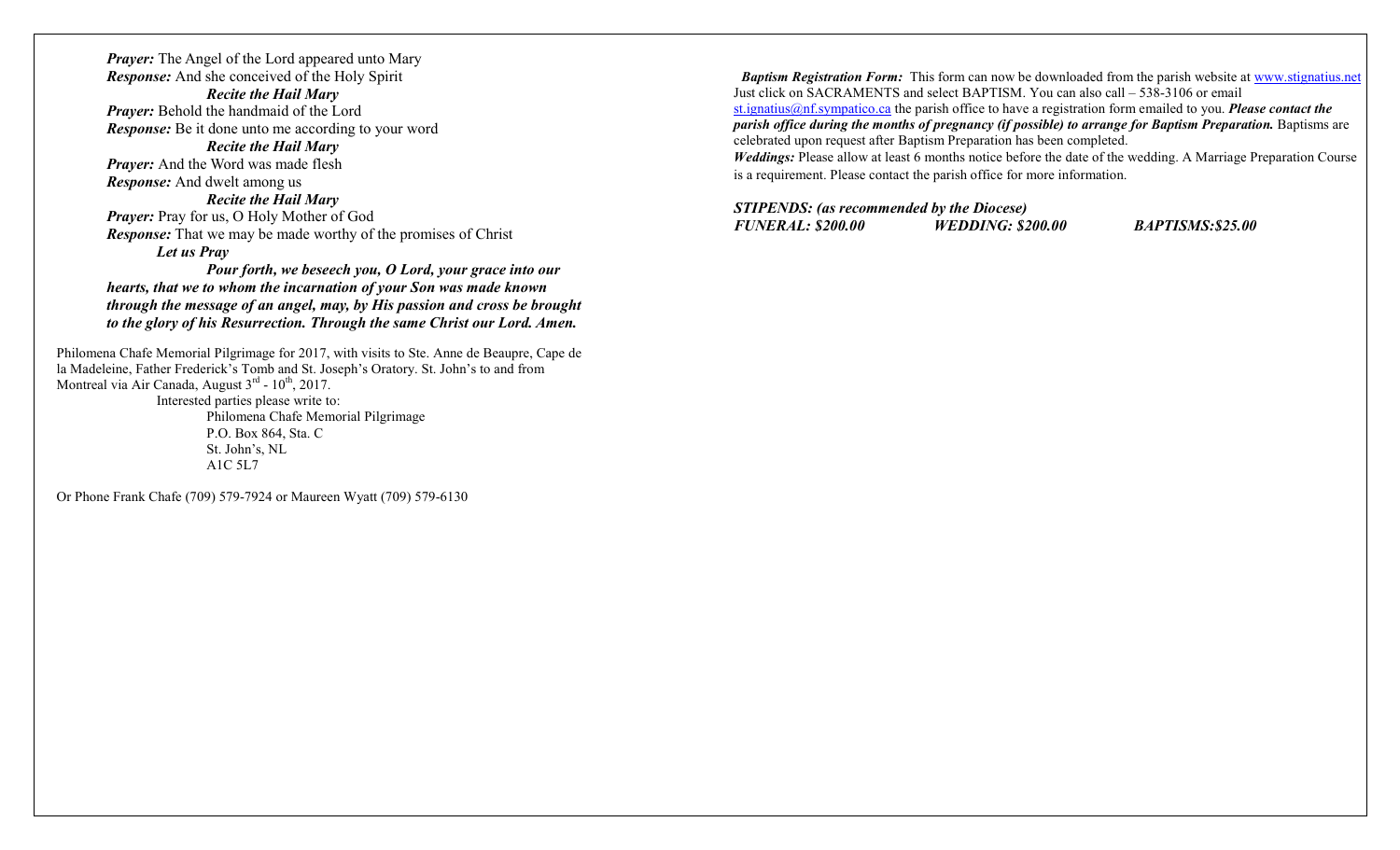Praise be to you! Son of God, Jesus, through you all things were made. You were formed in the womb of Mary our Mother, you became part of the earth, and you gazed upon this world with human eyes. Today you are alive in every creature in your risen glory. Praise be to you! Holy Spirit, by your light you guide the world towards the Father's love and accompany creation as it groans in travail. You also dwell in our hearts and you inspire us to do what is good. Praise be to you! Triune Lord, wondrous community of infinite love, teach us to contemplate you in the beauty of the universe, for all things speak of you. Awaken our praise and thankfulness for every being that you have made. Give us the grace to feel profoundly joined to everything that is. God of love, show us our place in this world as channels of your love for all the creatures of this earth, for not one of them is forgotten in your sight. Enlighten those of us who possess power and money that we may avoid the sin of indifference, that we may love the common good, advance the weak, and care for the world in which we live. The poor and the earth are crying out. O Lord, seize us with your power and light, help us to protect all life, to prepare for a better future, for the coming of your Kingdom of justice, peace, love and beauty. Praise be to you! Amen. *Prayer Proposed by Pope Francis at the end of his Encyclical, Laudato Si' - On Care For Our Common Home*

**Baptism Registration:** Please call the Parish Office (538-3106) to register.

*Reading the Word at Funeral Masses*: At every Mass, the Word of God should be read with the greatest clarity and reverence and dignity. At every Mass, the Word of God should be proclaimed well. At Funeral Masses, the family and the people attending are most attentive to the Word to find comfort and peace at a very difficult time in their lives. I will speak to both funeral directors in our parish, and a list of readers will be provided so that the family of the deceased can choose readers who have had experience and training in reading of the Word of God. This way, the family do not have to choose family members to read the Word of God.

> *A prayer to the Holy Family: This is a beautiful prayer to the Holy Family, and we could say this prayer, asking God to bless and help our own family.*

**A Christian's Prayer In Union With Creation** Father, we praise you with all your creatures.

They came forth from your all-powerful hand; they are yours, filled with your presence and your tender love. In you we contemplate

Jesus, Mary and Joseph, Holy Family of Nazareth,<br>
In you we contemplate<br>
Make us more mindful The splendour of true love of the sacredness of the family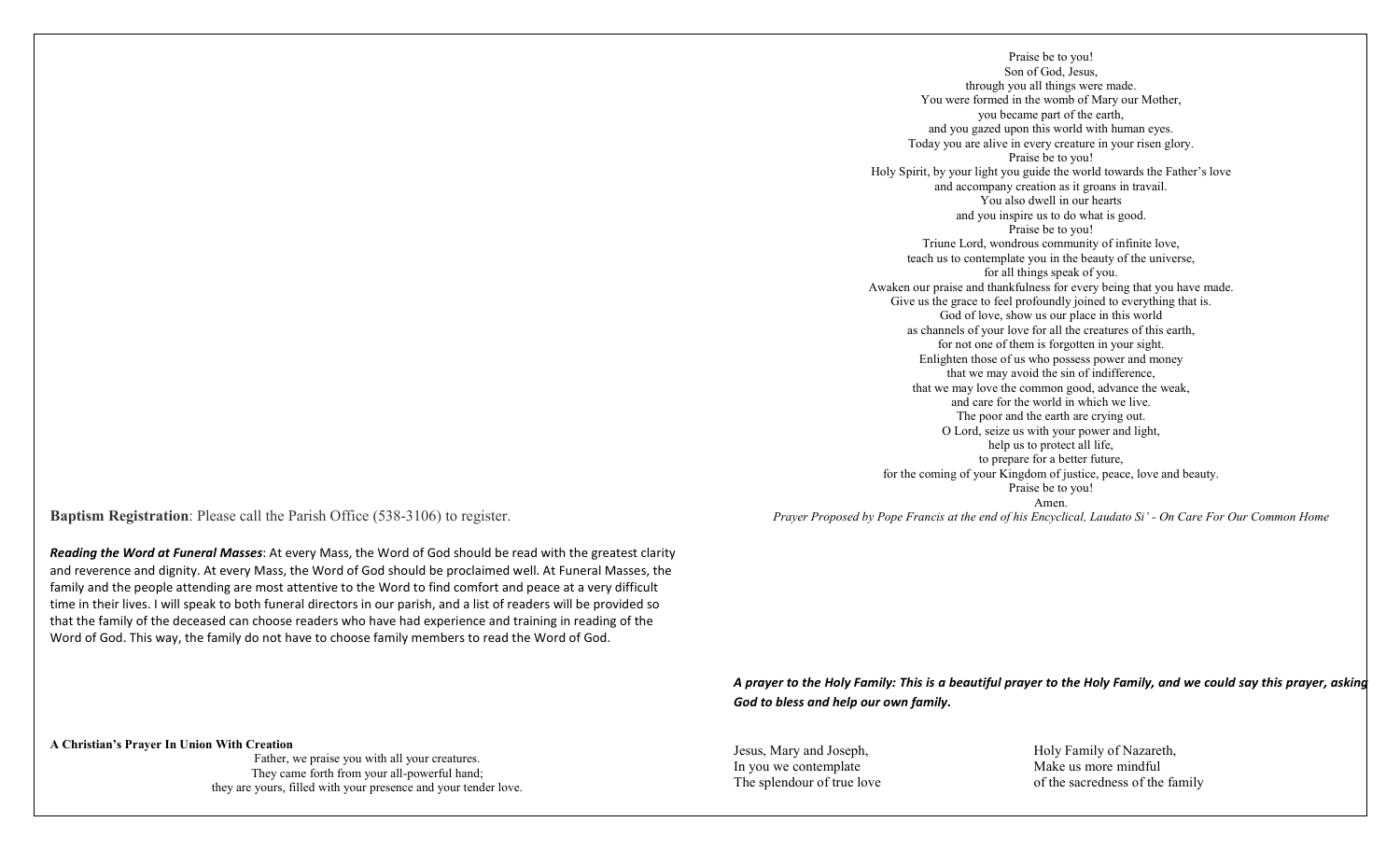Holy Family of Nazareth,<br>
Grant that our families too<br>
Please hear our prayer Grant that our families too Will have places of prayer and peace Amen

Holy Family of Nazareth, May our families never again Experience violence and division May all who have been hurt Find ready comfort and healing

# MINISTRIES' SCHEDULE FOR WEEKEND MASSES NACKER ST. IGNATIUS PARISH ANNOUNCEMENTS AND UPCOMING EVENTS

| <b>DATE</b> | <b>Sacristans</b> | <b>Readers</b>          | <b>Collectors</b>                                        | Communion       | <b>Altar</b>        | <b>Music</b>                       |
|-------------|-------------------|-------------------------|----------------------------------------------------------|-----------------|---------------------|------------------------------------|
|             |                   |                         |                                                          | <b>Minister</b> | <b>Servers</b>      |                                    |
| July<br>29  | Mary Organ        | <b>Helena Thornhill</b> | Finton Organ<br>Pat Pittman<br>Willie MacDonald          | Juanita Organ   | Brenda J.<br>Maggie | Julie Ann<br>Chrissy               |
| July<br>30  | Jenny<br>Maggie   | Joanne Farrell          | <b>Helena Thornhill</b><br>Necia Dollimont<br>Mary Organ | Mary Organ      | Anthony<br>Kevin    | Jessica Willcott<br>Valerie Coombs |
| August<br>5 | Jenny<br>Maggie   | Gerry Cox               | Iris Greenham<br>Nellie Collier<br>Charlie Mayo          | Christine Howse | Jenny<br>Mary W.    | Julie Ann<br>Chrissy<br>Tracey     |
| August<br>6 | Mary Organ        | Perry Cox               | George Davis<br><b>Clarence Davis</b><br>Mike Snook      | Valerie Hoskins | Jean G.<br>Mary S.  | Lenora Lambert                     |

#### *Weekly Parish Revenue*

| St. Ignatius Church – offertory --------------- \$1145.00 |  |
|-----------------------------------------------------------|--|
| St. Anne's Church – offertory --------------- \$227.00    |  |
| Mass Stipend : ---------------------------------- \$5.00  |  |

00 St. Anne's Church – offertory ------ \$177.00 Marriage Stipend-------------------------- \$200.00

*Baptism Registration Form:* This form can now be downloaded from the parish website at [www.stignatius.net](http://www.stignatius.net/) Just click on SACRAMENTS and select BAPTISM. You can also call – 538-3106 or email [st.ignatius@nf.sympatico.ca](mailto:st.ignatius@nf.sympatico.ca) the parish office to have a registration form emailed to you. *Please contact the parish office during the months of pregnancy (if possible) to arrange for Baptism Preparation.* Baptisms are celebrated upon request after Baptism Preparation has been completed.

*Weddings:* Please allow at least 6 months notice before the date of the wedding. A Marriage Preparation Course is a requirement. Please contact the parish office for more information.

#### *Website Update*

*The St. Ignatius Parish website is up and running and updates are done on a regular basis. The bulletin is posted there each week. Please help share the word, especially to friends and family who are living away. You can visit the website at* www.st.ignatiusparish.net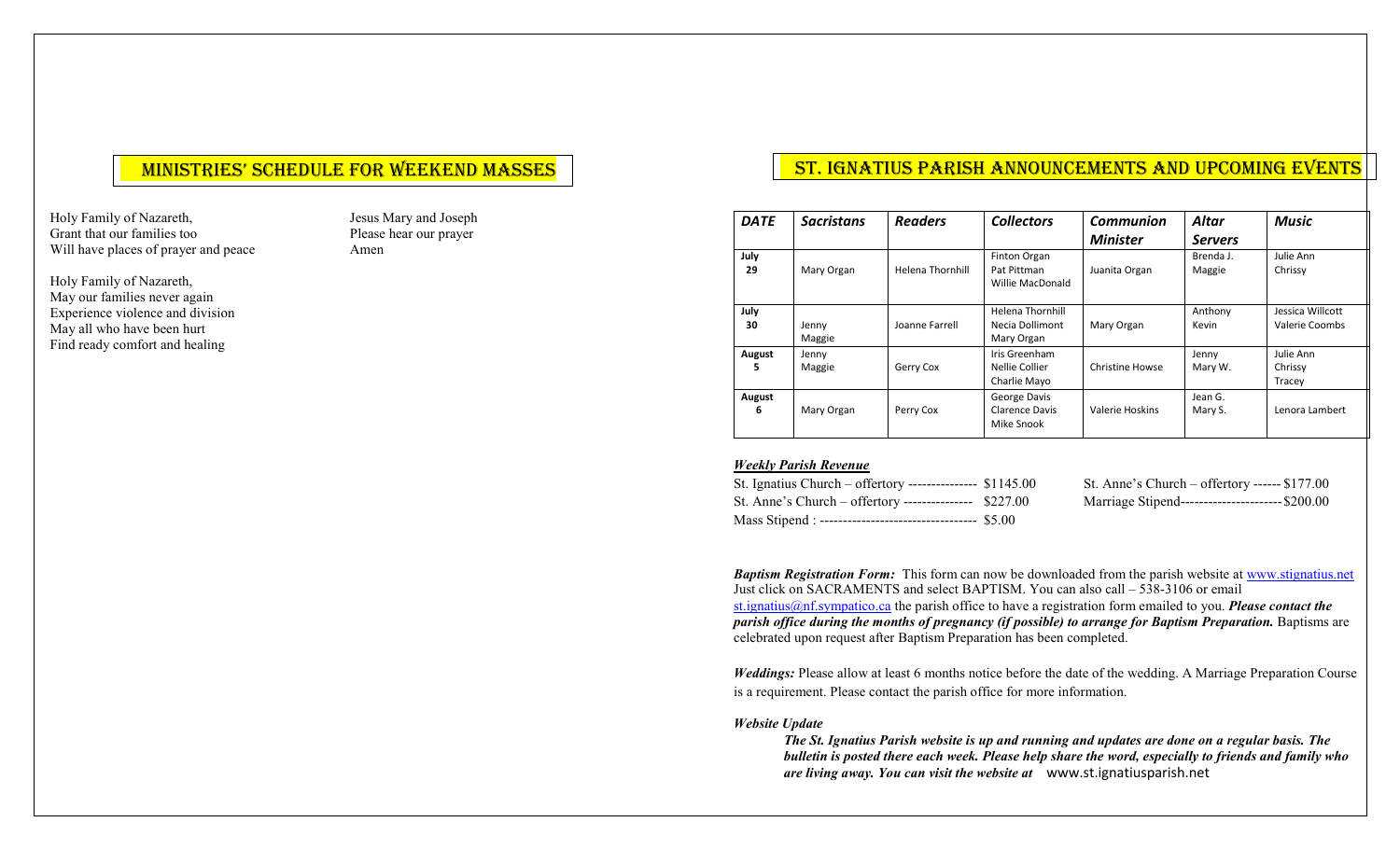**My Thanks**: Once again I wish to thank all those who gave me cards and gifts for my fiftieth anniversary .The beautiful thoughts which people expressed could move a person to tears. I wish to thank everyone for their great love and support. I thank God, too, that I have lived such a full life, and that I am still able to celebrate with the people of God. 'I will go in to the altar of God, to God who gives joy to my youth'

*JULY 31 - MEMORIAL OF SAINT IGNATIUS OF LOYOLA, PRIEST:* Ignatius Loyola was born in 1491 and at the age of 30, during a long convalescent period, he read about the life of Christ as well as the lives of many saints, and found himself inflamed with the desire to serve Jesus. He earned a master's degree from the University of Paris and eventually gathered together a group of students, including Francis Xavier, with whom he shared his eagerness for wholehearted service of Jesus. They formed the Society of Jesus (the Jesuits) and, while his companions were sent on missions, Ignatius spent the rest of his life directing the rapidly growing order, writing its constitutions, and refining the Spiritual Exercises which resulted from his mystical experiences and illuminations experienced during life. He died in 1556, was canonized in 1622, and is a universal patron of retreats and soldiers.

# *FAMILY FUN DAY*

St. Ignatius Parish and Knights of Columbus will be holding their Annual Family Fun Day on Sunday August 20th. The event will be taking place on the parish residence lawn from 3: 00 p.m. - 5:00 p.m. There will be barbecue hotdogs, drinks, music, ice cream, candy kabobs, Carnival Funny Photo, Royal Dunk Tank, (bring along a towel to dry yourself ) and face painting. All games, food and beverages are free!!! There will be prizes for the children!!!Feel free to bring a lawn chair or a blanket. FREE ADMISSION. Everyone welcome ! ! If it rains the event will take place the following Sunday, August 27th.

*Kind Support of Knights of Columbus*: For Father Brophy's 50<sup>th</sup> Anniversary, the Knights of Columbus donated \$500.00 to the Gathering Place in St. John's. This generous gift was much appreciated by the Gathering Place.

*"We are grateful for your generous commitment to the Gathering Place. Your donation in the amount of \$500.00 will help a great deal as we strive to help meet the needs of society's most vulnerable persons. Many people will benefit from your participation in the work of The Gathering place. On average, over 250 people come to share in a meal each day."*

**Mass in the Cemetery** : Each year during the summer, we try to have a Mass in the cemetery. The cemetery is a holy place where many of our loved ones have been laid to rest as they await the resurrection of the body. On Wednesday night, if the weather is pleasant, we will have our cemetery Mass. If there is poor weather on Wednesday, we will gather on Thursday night. The Mas

s will begin at 7 p.m . I would ask that you visit the graves of your deceased loved ones before the Mass, and try to make the gravesite as beautiful as possible for the Mass. **Eternal rest grant unto them O Lord .**

# *Sunday Smile*

My parents married 45 years and raised a brood of 11 children. Now they enjoy 22 grandchildren. When asked the secret for staying together all that time, my mother replies*, "Many years ago we made a promise to each other: The first one to pack up and leave has to take all of the kids."*

*STIPENDS: (as recommended by the Diocese) FUNERAL: \$200.00 WEDDING: \$200.00 BAPTISMS:\$25.00*

> *The Shrine of Saint Anne de Beaupre:* Possibly the most important shrine in Canada is the Shrine of Saint Anne de Beaupre. In 1658, a labourer, Louis Guimont was suffering from terrible back pain. He came to help with the construction of the first chapel dedicated to Saint Anne. He was immediately and miraculously healed. Some years later in 1665, an Ursuline nun wrote "There is a village here called the 'The Little Cape', where there is a Church dedicated to Saint Anne. Here, Our Lord is working great marvels in favour of the holy mother of the Blessed Virgin Mary. Here, the paralyzed walk, the blind can see, the sick are healed from every kind of illness." Even today, Saint Anne de Beaupre is a place of grace and miracles. Each year, up to one million pilgrims and visitors go there to ask the help of Good Saint Anne.

#### *Sunday Smile*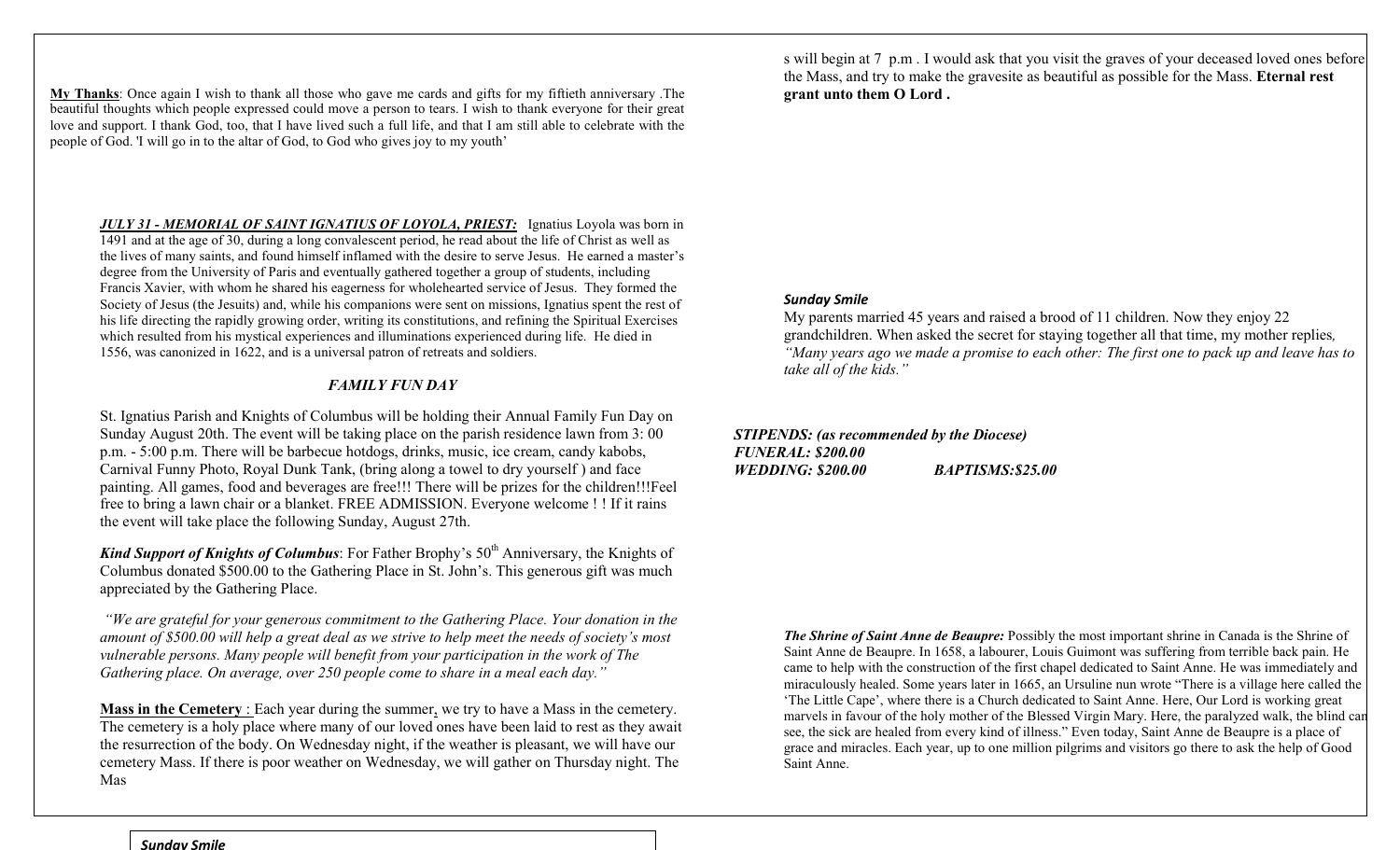

*Congratulations:* The worshipping community of St. Ignatius Parish wishes good luck and God's rich blessings for Kelly and Abraham Hinks on the occasion of their recent marriage.

*Baptismal Congratulations***:** We welcome into the parish community, *Logan Jerome Power* who will be baptized at St. Ignatius Church on Sunday. We wish Logan and his family all God's blessings**.**

### *PRAYER TO ST. ANNE*

Good St. Anne, you were especially favored by [God](http://www.catholic.org/encyclopedia/view.php?id=5217) to be the mother of the most holy Virgin Mary, the Mother of our Savior. By your power with your most pure daughter and with her divine Son, kindly obtain for us the [grace](http://www.catholic.org/encyclopedia/view.php?id=5305) and the favor we now seek. Please secure for us also forgiveness of our past sins, the [strength](http://www.catholic.org/prayers/prayer.php?p=2917) to perform faithfully our daily duties and the help we need to persevere in the love of [Jesus](http://www.catholic.org/clife/jesus) and Mary. Amen.

*Cremation in the Catholic Church:* Many people are inquiring about cremation in the Church, and some people are choosing to have their body cremated after death. The first thing all must know is that cremation is permitted in the Catholic Church. Some large cities are finding difficulty in obtaining large pieces of ground for new cemeteries and cremation may be a partial solution to this problem. Also, some people die far from home, and the cost of sending home the body in a casket is very expensive compared to sending an urn with a loved ones ashes. Cremation should take place after the funeral Mass. The ashes of the deceased person should be reverently buried or entombed in a place reserved for the burial of the dead. As in life, the body is the temple of the Holy Spirit, so in death the ashes of the deceased person should not be scattered but should be buried in a holy place where we await the resurrection to new life.

*The Five Finger Prayer: You may find this prayer helpful. And it is always close to you. All of us could make this five finger prayer a part of our lives.*

#### *Your thumb The Fourth Finger*

is nearest you. So begin your prayers by is our ring finger. Surprising to many is

is the pointing finger. Pray for those who the smallest finger of all which is where we teach, instruct and heal. This includes should place ourselves in relation to God and

praying for those closest to you. They are the fact that this is our weakest finger, as any the easiest to remember. To pray for our piano teacher will testify. It should remind loved ones is, as C. S. Lewis once said, a us to pray for those who are weak, in trouble 'sweet duty.' Or in pain. They need your prayers day and night. You cannot pray too much for them.

### *The next finger And lastly comes our little finger*

teachers, doctors, and ministers. They need others. As the Bible says " The least shall be the support and wisdom in pointing others in greatest among you." Your pinkie should remind the right direction. Keep them in your prayers. You to pray for yourself. By the time you have prayed for the other four groups, your own needs will put into proper perspective and you will be able to pray for yourself more effectively.

### *The next finger*

is the tallest finger. It reminds us of our leaders. Pray for the president, leaders in business and industry, and administrators.. These people shape our nation and guide public opinion. They need God's guidance.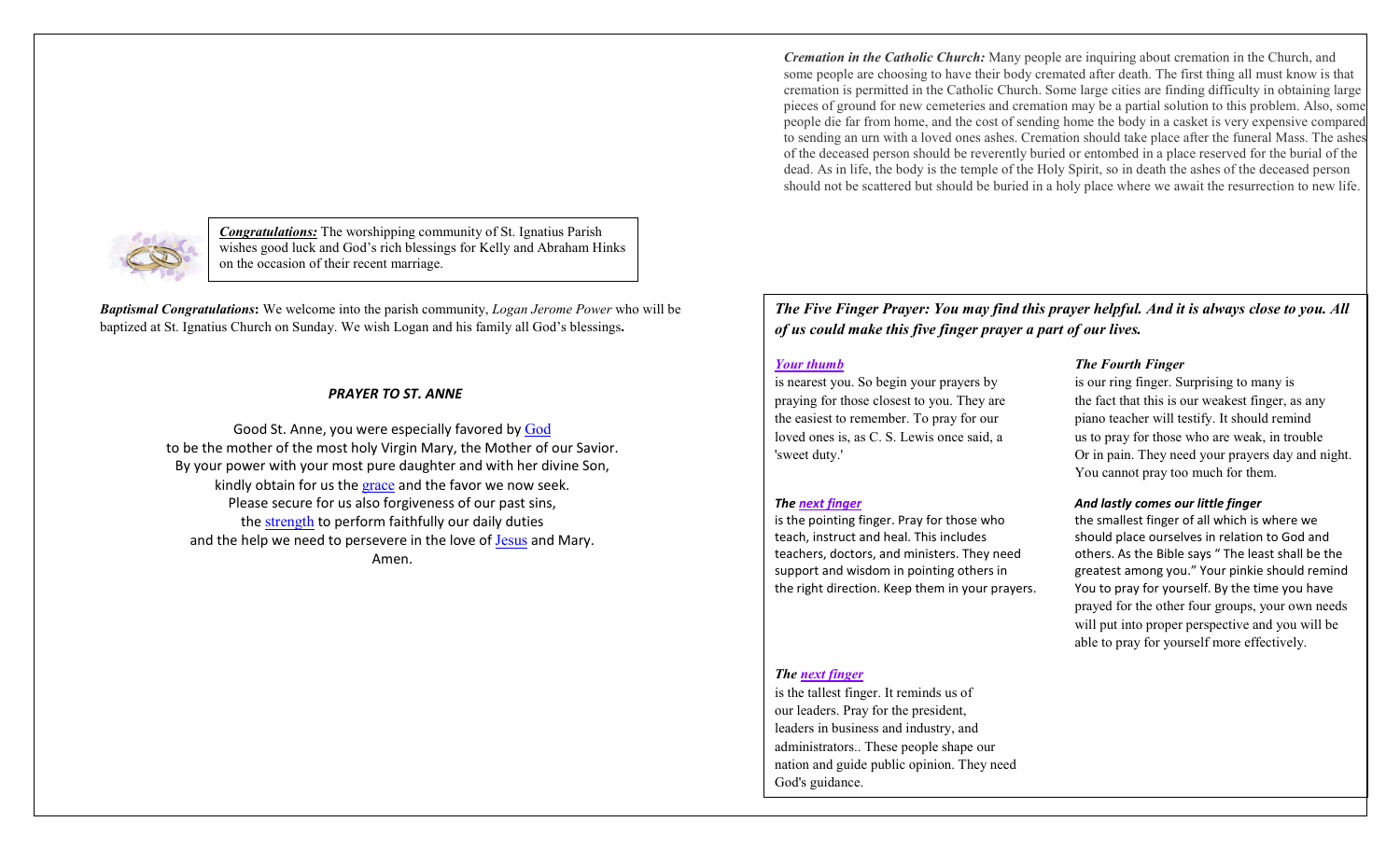# *The Five Finger Prayer: You may find this prayer helpful. And it is always close to you. All of us could make this five finger prayer a part of our lives.*

1. Your thumb

is nearest you. So begin your prayers by praying for those closest to you. They are the easiest to remember. To pray for our loved ones is, as C. S. Lewis once said, a 'sweet duty.'

# 2. The next finger

is the pointing finger. Pray for those who teach, instruct and heal. This includes teachers, doctors, and ministers. They need support and wisdom in pointing others in the right direction. Keep them in your prayers.

# **3.** The next finger

is the tallest finger. It reminds us of our leaders. Pray for the president, leaders in business and industry, and administrators.. These people shape our nation and guide public opinion. They need God's guidance.

# **4.** The fourth finger

is our ring finger. Surprising to many is the fact that this is our weakest finger, as any piano teacher will testify. It should remind us to pray for those who are weak, in trouble or in pain. They need your prayers day and night. You cannot pray too much for them.

5. And lastly comes our little finger

- the smallest finger of all which is where we should place ourselves in relation to God and others. As the Bible says, 'The least shall be the greatest among you.' Your pinkie should remind you to pray for yourself. By the time you have prayed for the other four groups, your own needs will be put into proper perspective and you will be able to pray for yourself more effectively.

*The Holy Eucharist, pledge of Eternal Life*: The slip of a vine planted in the earth bears fruit at the proper time. The grain of wheat falls into the ground only to be raised up again and multiplied by the Spirit of God who governs all things. The Wisdom of God places all these things at our service. When they receive God's word, they become the Eucharist, which is the Body and Blood of Christ. In the same way, our bodies, which have been nourished by the Eucharist, will be buried in the earth. But they will rise again at the appointed time, for the Word of God will raise them up to share forever in the glory of heaven. Saint Irenaeus.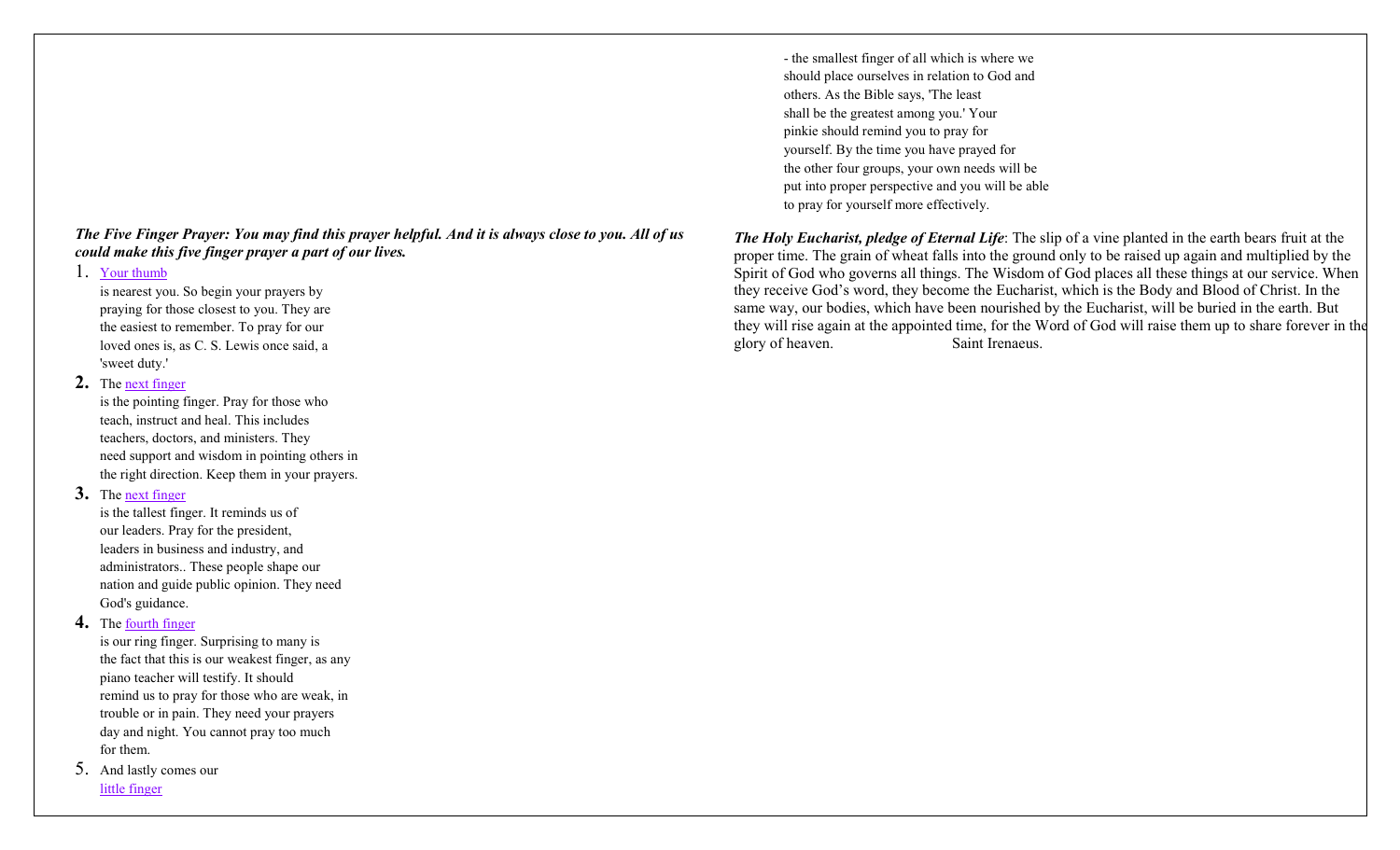*Collection for the Food Bank:* Each year on a couple of occasions, we try to have a collection for the Food Bank. We will receive your gifts of food at the weekend Masses on Father's Day, both in St. Alban's and in St. Anne's Church in Conne River, we will receive your gifts of food. At the Mass, after the gifts of bread and wine and the collection have been brought forward, I will ask the people to come forward with their donations of food. Our gifts are always so very welcome at the Food Bank, and the people who rely on these gifts must still eat even during the summer months. I wish to thank the people of the parish who so willingly and generously support those who may be struggling to make ends meet. God Bless You.

The family whom the diocese sponsored into Canada have settled nicely into their new home land. Although continuing to miss their families they are adjusting well. They are here now almost 9 months; they both have jobs and their daughter is in daycare. The jobs they have are in the service industry, while they learn English in preparation for upgrading their skills as microbiologists which they were in Iraq. They are preparing now for Ramadan, the holy month of the Muslim year. During Ramadan, the adults cannot eat or drink during daylight hours, they must read the holy Koran more often and spend more time in prayer. The intent of Ramadan is similar to Lent in the Christian calendar. Please pray for them as they will for you. Ramadan lasts from May 26 until June 26. Fr. Brian Colbert

#### **Flower Saddle Arrangements for Headstones**

In recent years many family members have adorned headstones of loved ones with flower saddles. These saddles can be very expensive but unfortunately, due to strong winds in the area, many of these saddles get blown off the headstones. It has almost been impossible for cemetery workers/volunteers to place them back on the correct headstone. The Parish Council is now asking, that if you do buy these saddles, please write on the bottom of them (in permanent marker) the name of deceased. Since there are many similar names in the cemetery, please also write date of death. (Ie Martha Smith d. Dec 2, 1910)



*To the Graduates:* A new road opens before you. This road leads away from home and all that is familiar. It leads into a very big world. There is a world of opportunity awaiting you. But there are dangers and other roads that could lead us away from our goal. Pray daily that God will continue to keep you faithful to the road, the calling, which He wishes you to follow. Only by doing his work and his plan can we be truly fulfilled and happy in this world. Dear graduates, our fondest best wishes go with you, and our prayers, that you will make a good life, good choices, and that you will make our world just a little better place for all. God Bless you.

#### **Request For Proposal (RFP) - Window Replacement at Church Property**

The St. Ignatius Parish in St. Alban's, NL seeks "Request For Proposals (RFPs)" to replace fourteen large and seven smaller exterior church windows while maintaining interior stained glass windows on the inside of each exterior window. The large windows are approximately 4.5 feet in width and 10.5 feet in height with curved tops. The smaller windows are approximately 3 feet in width and 4.5 feet in height with curved tops. Exact measurements are to be taken and verified in the field by proponents prior to proposal submission.

Prior to preparing a "Request For Proposal", proponents **must** obtain the proposal requirements by visiting the St. Ignatius Pope the title of "missionary apostolic" and for the rest of his life he preached and gave missions. He died at the age of 43, having just begun to form his association of ordained men, the Missionaries of the Company of Mary.

*This is a prayer for those who would like to say the Angelus:*

*Prayer:* The Angel of the Lord appeared unto Mary *Response:* And she conceived of the Holy Spirit *Recite the Hail Mary*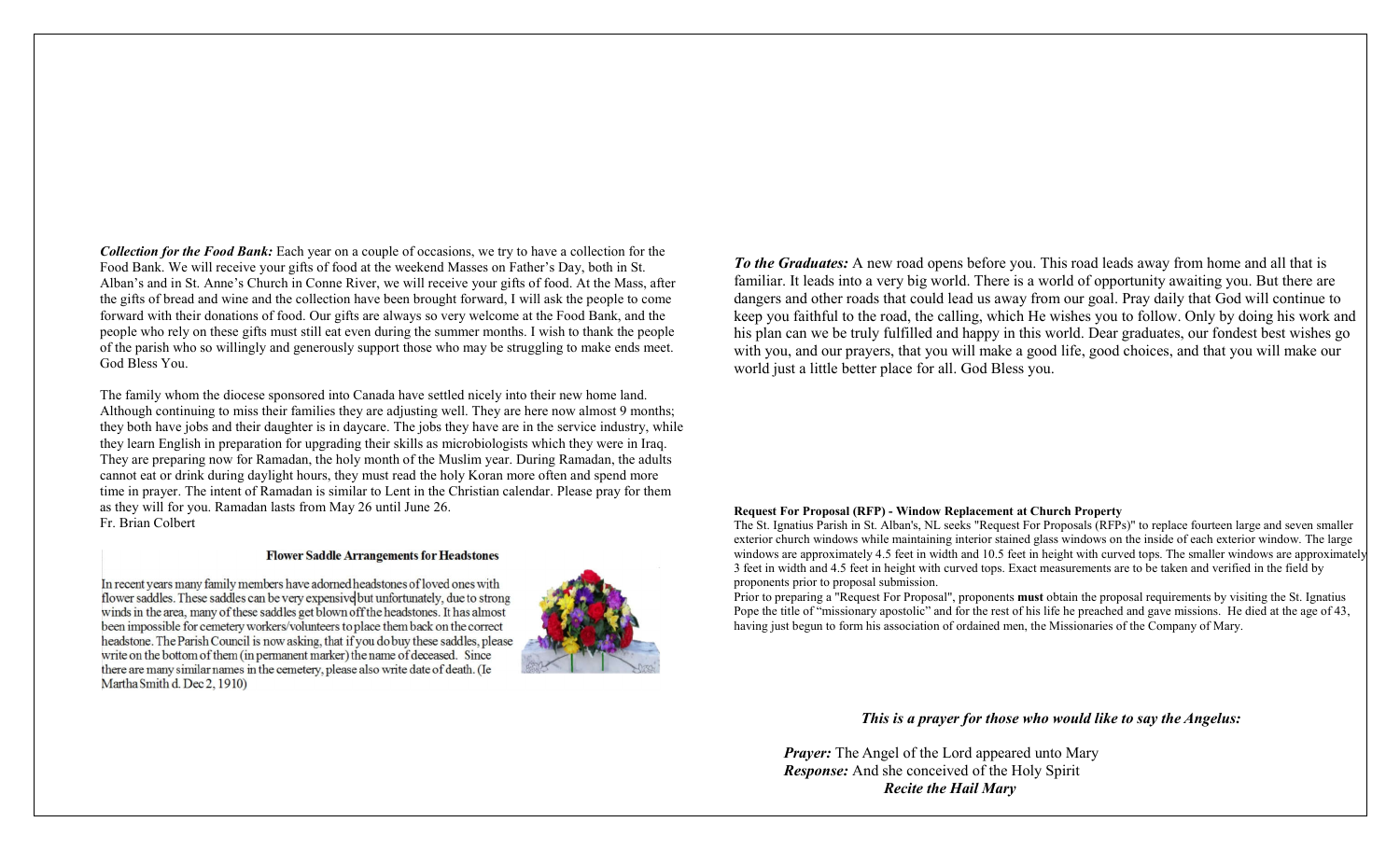*Prayer:* Behold the handmaid of the Lord *[Respons](https://www.google.ca/imgres?imgurl=http://images.clipartpanda.com/praying-hands-with-bible-clipart-McLGEqqca.gif&imgrefurl=http://www.clipartpanda.com/categories/open-praying-hands-clipart&h=456&w=387&tbnid=du-wv43FDgdEkM:&docid=znL3ebTFXvrSNM&ei=tO-YVpuCCoOw-wHWqr_YCQ&tbm=isch&ved=0ahUKEwibrNv88avKAhUD2D4KHVbVD5sQMwg2KAUwBQ)e:* Be it done unto me according to your word *Recite the Hail Mary*

*Prayer:* And the Word was made flesh *Response:* And dwelt among us

*Recite the Hail Mary Prayer:* Pray for us, O Holy Mother of God *Response:* That we may be made worthy of the promises of Christ

*Let us Pray*

*Pour forth, we beseech you, O Lord, your grace into our hearts, that we to whom the incarnation of your Son was made known through the message of an angel, may, by His passion and cross be brought to the glory of his Resurrection. Through the same Christ our Lord. Amen.* 

*World Day of Prayer:* will take place on Friday, March 3<sup>rd</sup> at 7:00 pm at St. Ignatius Church. The theme this year is *"Am I being unfair to you?"*

*DO IT ANYWAY People are often unreasonable and self-centered Forgive them anyway If you are kind, people may accuse you of ulterior motives Be kind anyway If you are honest, people may cheat you Be honest anyway If you find happiness, people may be jealous Be happy anyway The good you do today may be forgotten tomorrow, Do good anyway Give the world the best you have, It may never be good enough Give your best anyway For you see, In the end, it's between you and God It was never between you and them anyway Mother Teresa*

### TAKING ACTION TO PROTECT GOD'S CREATION: Here are some ideas based on those Pope Francis mentions in Laudato Si'(no.211):

- 1. Use fewer paper and plastic product- ex: use re-usable water bottle,etc.
- 2. Reduce water consumption- ex: take shorter showers, wash dishes by hand, etc.
- 3. Don't cook more that you will eat
- 4. Compost (instead of disposing ) food waste
- 5. Recycle
- 6. Reuse instead of throwing away.
- 7. Instead of driving, walk, or ride a bike
- 8. Conserve electricity- ex: turn off lights and buy energy-efficient appliances
- 9. Plant trees

*Cremation in the Catholic Church:* Many people are inquiring about cremation in the Church, and some people are choosing to have their body cremated after death. The first thing all must know is that cremation is permitted in the Catholic Church. Some large cities are finding difficulty in obtaining large pieces of ground for new cemeteries and cremation may be a partial solution to this problem. Also, some people die far from home, and the cost of sending home the body in a casket is very expensive compared to sending an urn with a loved ones ashes. Cremation should take place after the funeral Mass. The ashes of the deceased person should be reverently buried or entombed in a place reserved for the burial of the dead. As in life, the body is the temple of the Holy Spirit, so in death the ashes of the deceased person should not be scattered but should be buried in a holy place where we await the resurrection to new life.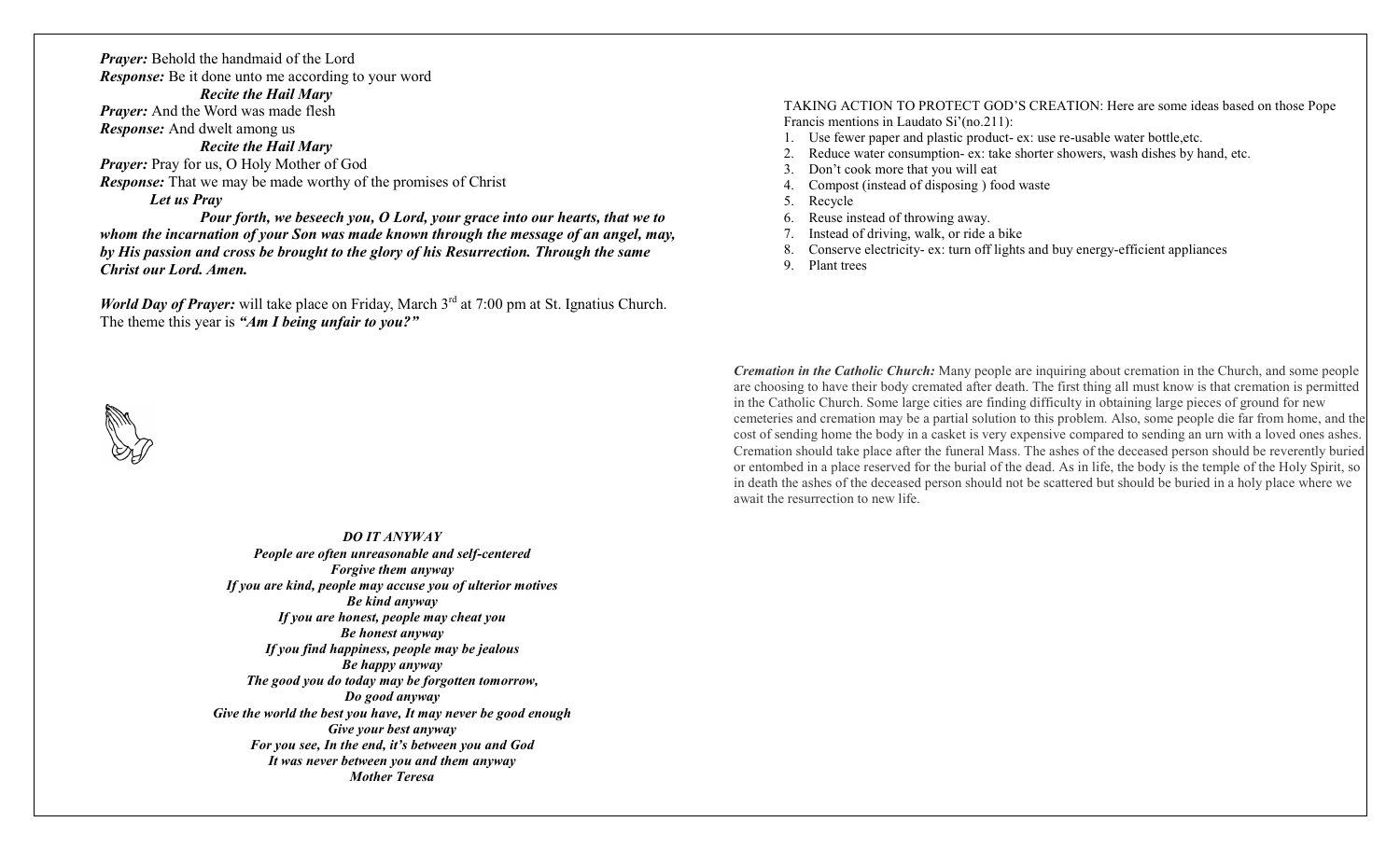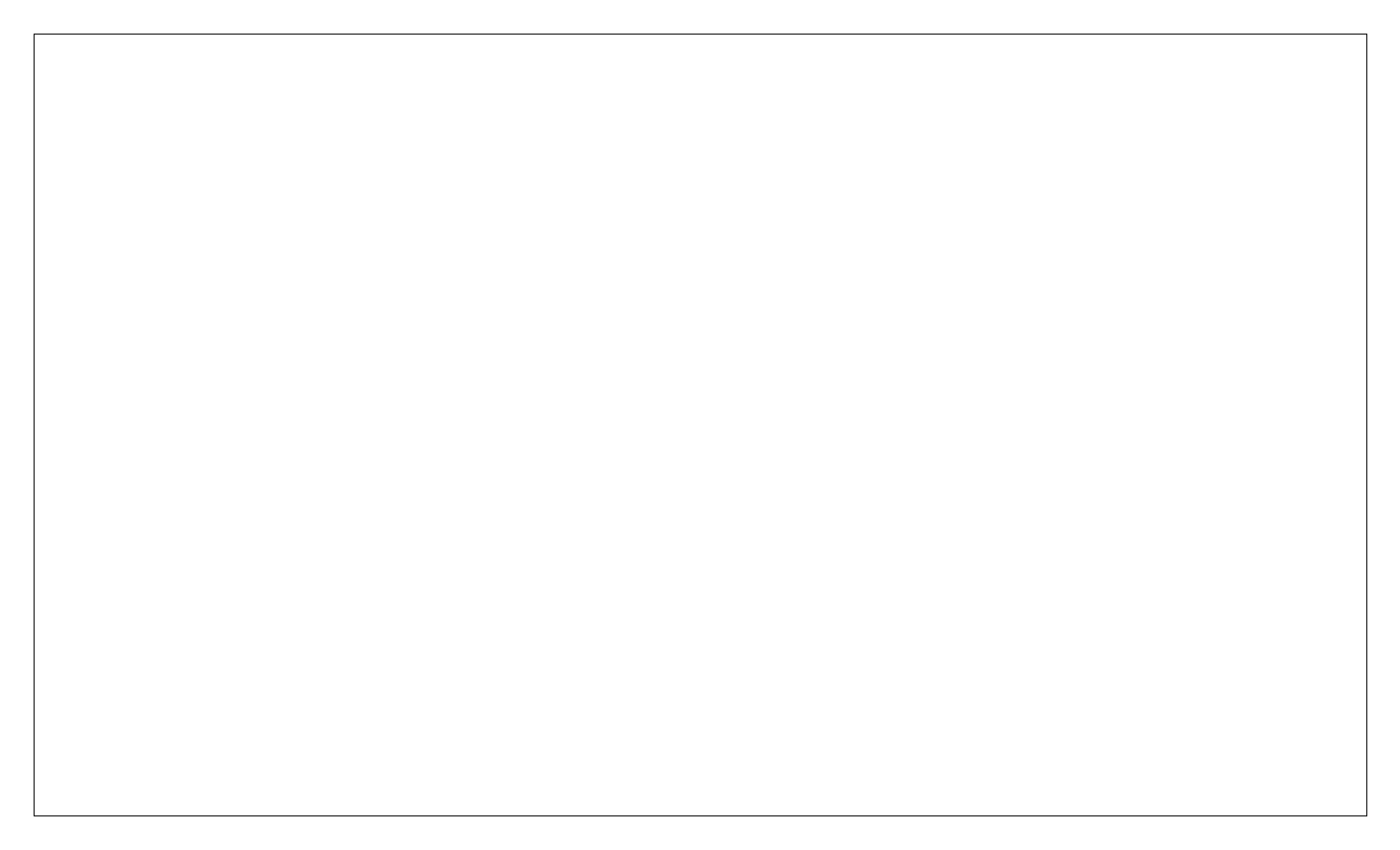